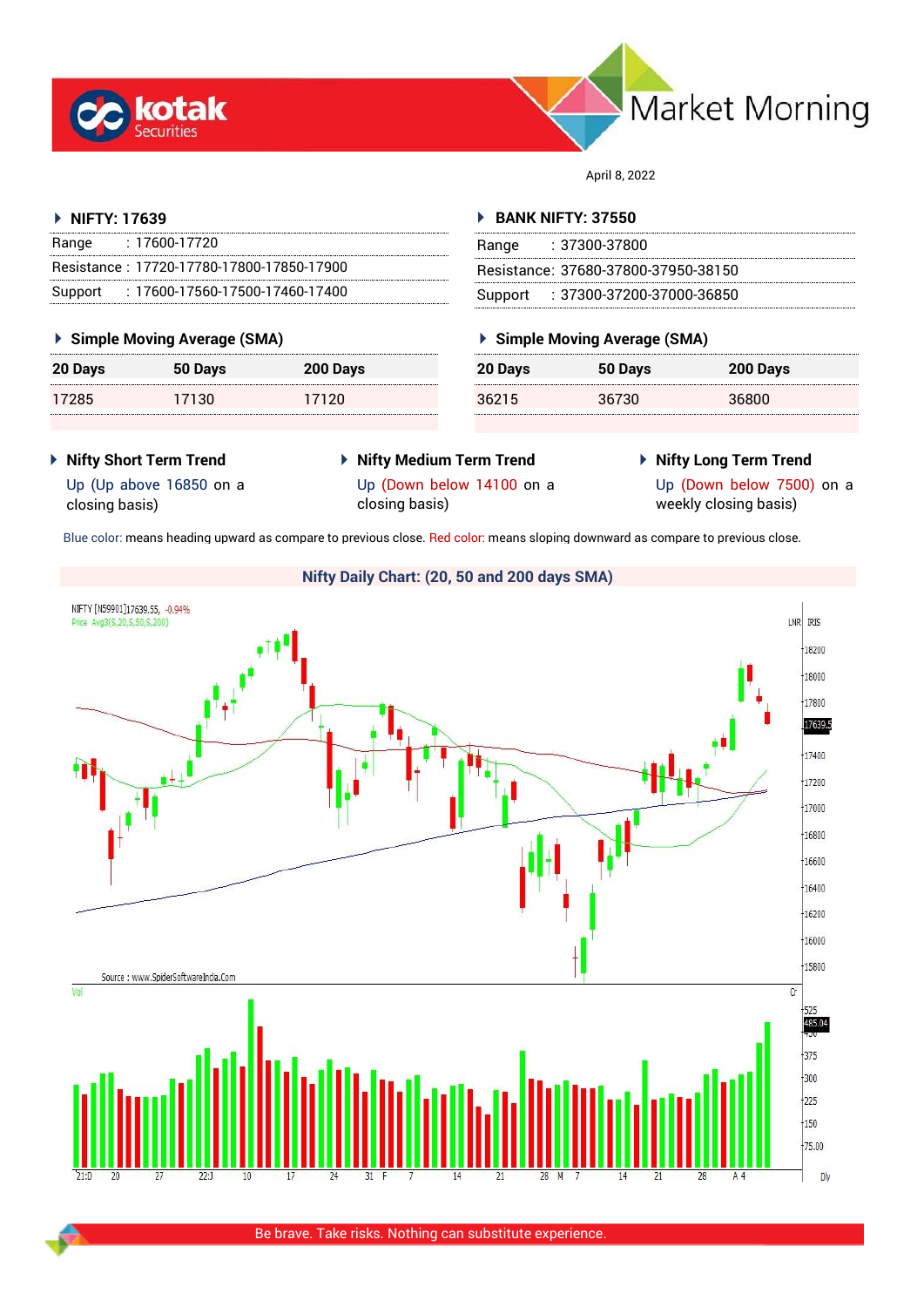## **Market Analysis**

168 points while Sensex was down 575 points. Among sectors, almost all major sectoral indices were trading in **Nifty/Sensex Daily View:** Selling pressure was seen in the market for the third consecutive day. Nifty closed down the red, but Energy and Metal indices were the biggest losers, while buying was seen in select pharma stocks. Technically, on the intraday chart, the index is still forming a lower bottom series and it has also formed a bearish candle on the daily chart, which is negative in the short term. However, over the past three days, the index corrected more than 475/1700 points and is currently trading near an important retracement support level after a short-term correction. We believe that the market has completed a correction phase, hence if the index manages to trade above 17720/59200, a strong possibility of a quick intraday relief rally cannot be ruled out. Above 17720, it would move up to the level of 17800 -17850/59500-59700. On the other hand, 17600-17500/58900-58600 will act as an important support zone for the traders. The strategy should be to buy on reversal formations on an intraday basis. For Nifty Bank, 37300/37200 will be the support area and buy advice is given if there is a bounce after hitting the given levels.

## **RATING SCALE (PRIVATE CLIENT GROUP)**

| <b>BUY</b>      | $\overline{\phantom{0}}$ | A condition that indicates a good time to buy a stock. The exact circumstances of the signal will be determined by the indicator that an<br>analyst is using.  |
|-----------------|--------------------------|----------------------------------------------------------------------------------------------------------------------------------------------------------------|
| SELL            | $-$                      | A condition that indicates a good time to sell a stock. The exact circumstances of the signal will be determined by the indicator that an<br>analyst is using. |
| Stop Loss Order | $-$                      | An instruction to the broker to buy or sell stock when it trades beyond a specified price. They serve to either protect your profits or<br>limit vour losses.  |

## **FUNDAMENTAL RESEARCH TEAM (PRIVATE CLIENT GROUP)**

Head of Research Auto & Auto Ancillary Transportation, Paints, FMCG Banking & Finance [shrikant.chouhan@kotak.com](mailto:shrikant.chouhan@kotak.com) arun.agarwal@kotak.com agarwal.amit@kotak.com Hemali.Dhame@kotak.com

**Jatin Damania Purvi Shah Rini Mehta K. Kathirvelu** Metals & Mining, Midcap **Pharmaceuticals** Research Associate Support Executive jatin.damania@kotak.com [purvi.shah@kotak.com](mailto:purvi.shah@kotak.com) rini.mehta@kotak.com [k.kathirvelu@kotak.com](mailto:k.kathirvelu@kotak.com)

**Sumit Pokharna Pankaj Kumar** Oil and Gas, Information Tech Construction, Capital Goods & Midcaps

+91 22 6218 5408 +91 22 6218 6443 +91 22 6218 6439 +91 22 6218 6433

+91 22 6218 6440 +91 22 6218 6432 +91 80801 97299 +91 22 6218 6427

sumit.pokharna@kotak.com pankajr.kumar@kotak.com +91 22 6218 6438 +91 22 6218 6434

## **TECHNICAL RESEARCH TEAM (PRIVATE CLIENT GROUP)**

[shrikant.chouhan@kotak.com](mailto:shrikant.chouhan@kotak.com) [amol.athawale@kotak.com](mailto:amol.athawale@kotak.com) Research Associate +91 22 6218 5408 +91 20 6620 3350 [sayed.haider@kotak.com](mailto:sayed.haider@kotak.com)

**Shrikant Chouhan**<br>**Amol Athawale Athawale Chomes and athawale @kotak com Besearch Ass** 

+91 22 62185498

## **DERIVATIVES RESEARCH TEAM (PRIVATE CLIENT GROUP)**

+91 79 6607 2231 +91 22 6218 5497 +91 33 6615 6273

**Sahaj Agrawal Prashanth Lalu Prasenjit Biswas, CMT, CFTe** [sahaj.agrawal@kotak.com](mailto:sahaj.agrawal@kotak.com) [prashanth.lalu@kotak.com](mailto:prashanth.lalu@kotak.com) [prasenjit.biswas@kotak.com](mailto:prasenjit.biswas@kotak.com)

# **Shrikant Chouhan Arun Agarwal Amit Agarwal, CFA Hemali Dhame**